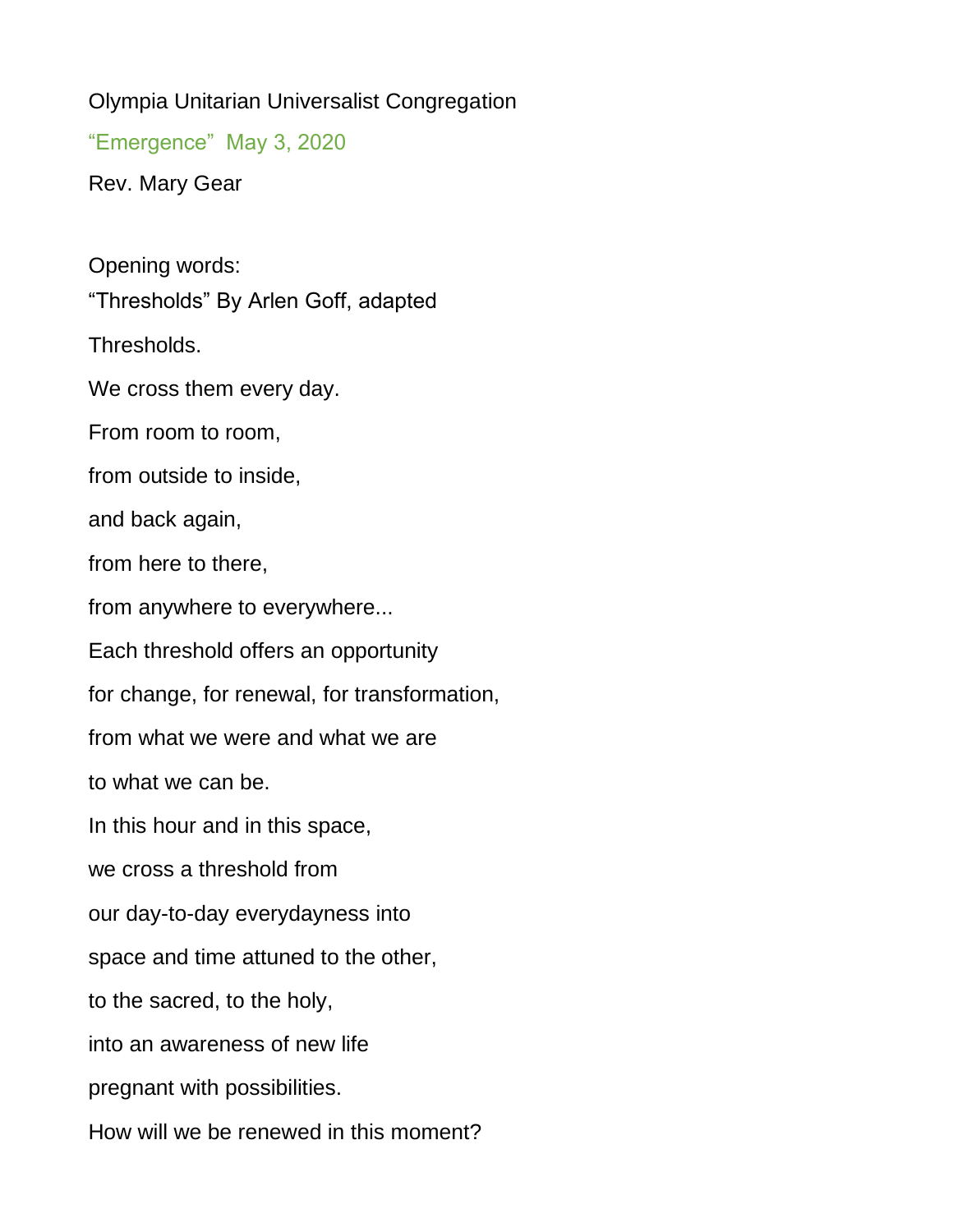How will we be changed by this hour?

How will we be transformed through this

gathering of beloved community?

Come, you longing, thirsty souls!

Come, let us worship together!

## Reading:

Our reading for today is from the book Emergent Strategy by adrienne marie brown:

Emergence is one of the best concepts I have learned for discussing this wow, this wonder. "*Emergence is the way complex systems and patterns arise out of a multiplicity of relatively simple interactions."*

It is another way of speaking about the connective tissue of all that exists-- -the way, the Tao, the force, change, God/Goddess, life. Birds flocking, cells splitting, fungi whispering underground.

Emergence emphasizes critical connections over critical mass, building authentic relationships, listening with all the senses of the body and the mind.

 With our human gift of reasoning, we have tried to control or overcome the emergent processes that are our own nature, the processes of the planet we live on, and the universe we call home. The result is a crisis at each scale we are aware of, from our deepest inner moral sensibilities to the collective scale of climate and planetary health and beyond, to our species in reaction to space and time.

The crisis is everywhere, massive, massive, massive.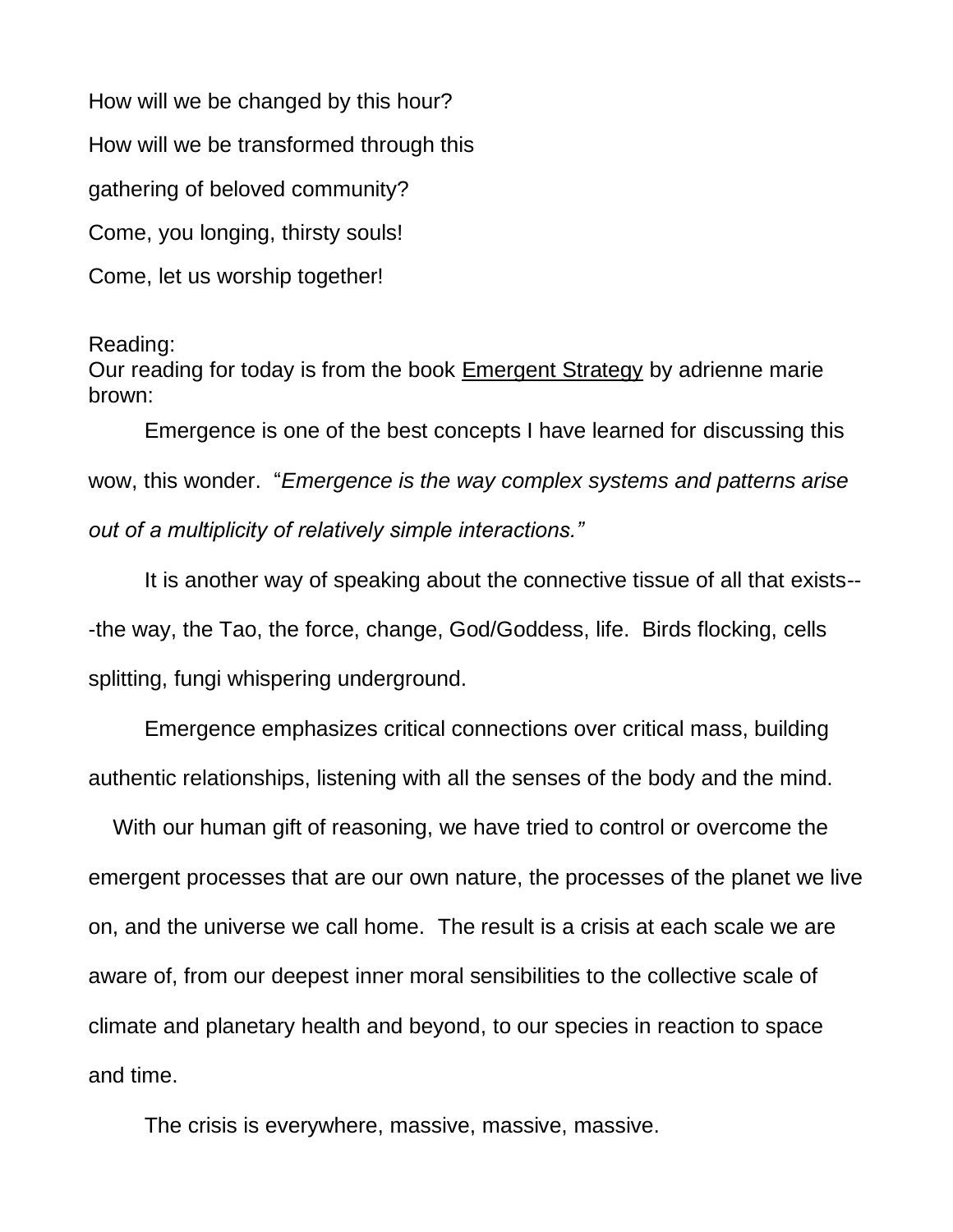And, we are small.

But emergence notices the way small actions and connections create complex systems, patterns that become ecosystems and societies. Emergence is our inheritance as part of the universe; it is how we change. Emergent strategy is how we intentionally change in ways that grow our capacity to embody the just and liberated world we long for.

## **Homily and Ritual**

January 21: a traveler coming through Sea-Tac airport was the first known case of a new virus in the US. February 29: a man died of the new virus in a care facility in Kirkland, Washington and Gov. Inslee declared a State of Emergency. Within just a few days, 10 more people died. It's been almost 40 days since we entered into a time of sheltering in place.

On Friday, we learned that we have a few more weeks to go before we can begin to safely move out of our shelters. I want to acknowledge that so many people don't have a place of shelter and for some, their home is not a safe place. We've been in the complexity of liminal space and time for a while, and for what sometimes feels like years.

I am extremely grateful for the leadership of Gov. Inslee and the many public health officials in the state who have made the best decision that they could with the limited information we've had. I have immense respect for them. I have counted on their guidance and leadership as we have made decisions about OUUC and I know we will continue to do so into the future.

Several weeks ago, I spoke about the in between, liminal space and time, when we've left behind what was and aren't really sure yet what will be. I described this as a time that is both a beginning and an ending, as we say goodbye to what was and look to what may be. The in between is a time of letting go and loss. It is also a time of possibility and growth.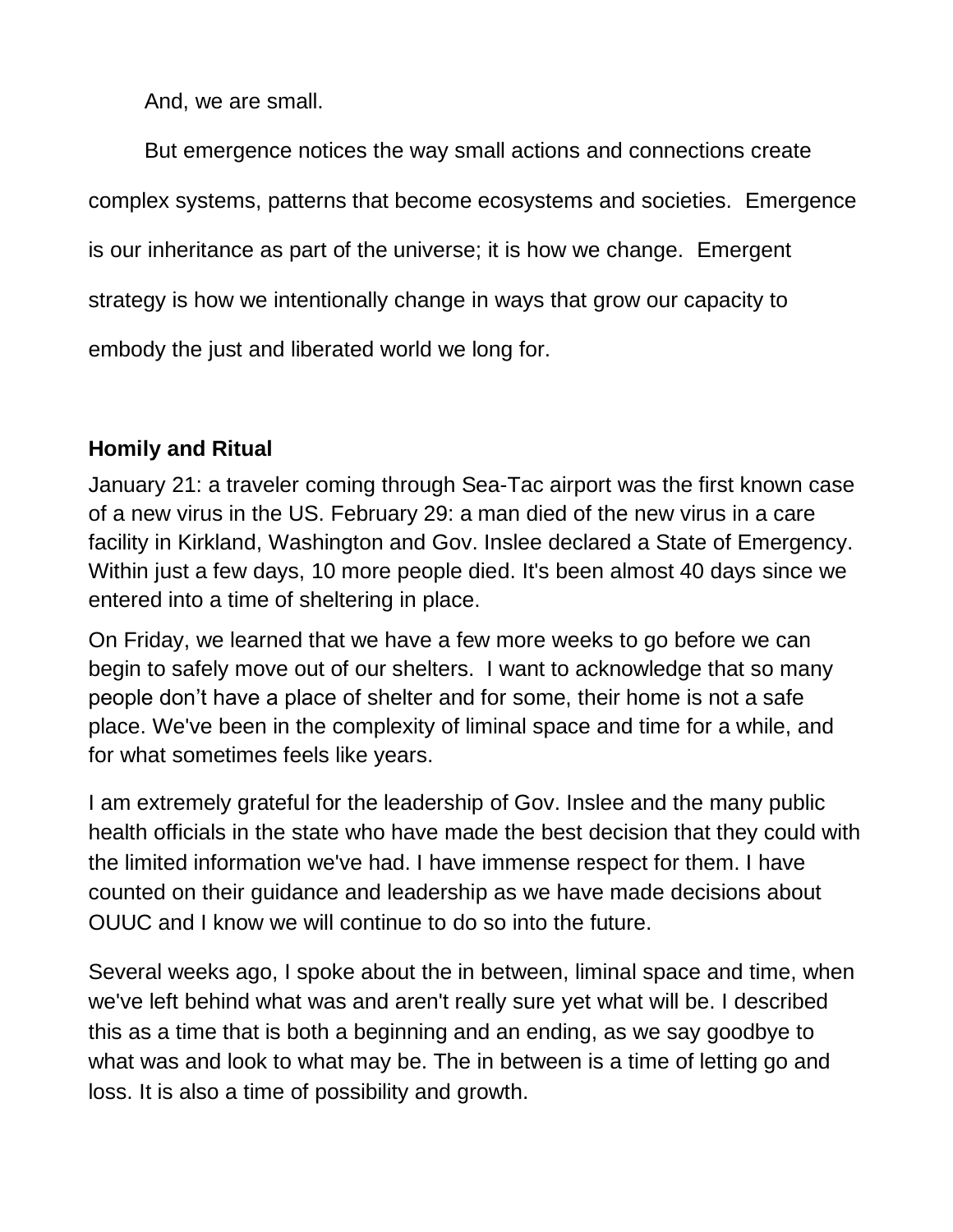The liminal time of a transition often ends with a ritual or ceremony. We mark the passage from childhood to adulthood with graduation or a first car or first apartment. We mark the transition from being single to being married with a wedding or commitment ceremony. We mark the transition from life to death with a funeral or memorial. There is a threshold that is crossed marking the end of transition.

Last year we crossed a threshold together. OUUC had been in ministerial transition for several years and was in the search process for a settled minister. I was completing my contract at First Unitarian-Portland and was seeking a settlement. Almost a year ago, on May 5, this congregation crossed a threshold in the congregational meeting where you voted to call me as your minister. I crossed a threshold when I accepted your call. We stepped across a threshold together to begin the transition to shared ministry.

Welcome to our spiritual theme for the month of May: Thresholds.

As Arlen Goff wrote in our opening reading, we cross thresholds every day, and each threshold offers an opportunity for change, for renewal, for transformation, from what we were and what we are to what we can be.

We are now at a threshold, waiting to re-emerge from where we are sheltered. We are standing in our doorways, quite literally thresholds, preparing to enter the world of physical and social contact once again. When we move out of our shelters into the world, it won't be the same world that we left, and chances are we won't be the same people. No one goes through liminal time unchanged. And, we will need to learn all over again how to be together in this new world.

Before we move across that threshold, I invite us to take a moment to reflect on what we have left behind. Many sweet and beautiful moments have happened in this liminal time. And, there is much that has ended, that we have let go of, that we are mourning.

At this point, almost 65,000 people have died from the virus just in the US, more than 240,000 deaths world-wide. Those numbers are so big, they can be abstract and hard to take in. Some of us in this community have lost loved ones and are supporting friends and neighbors who have lost loved ones. In the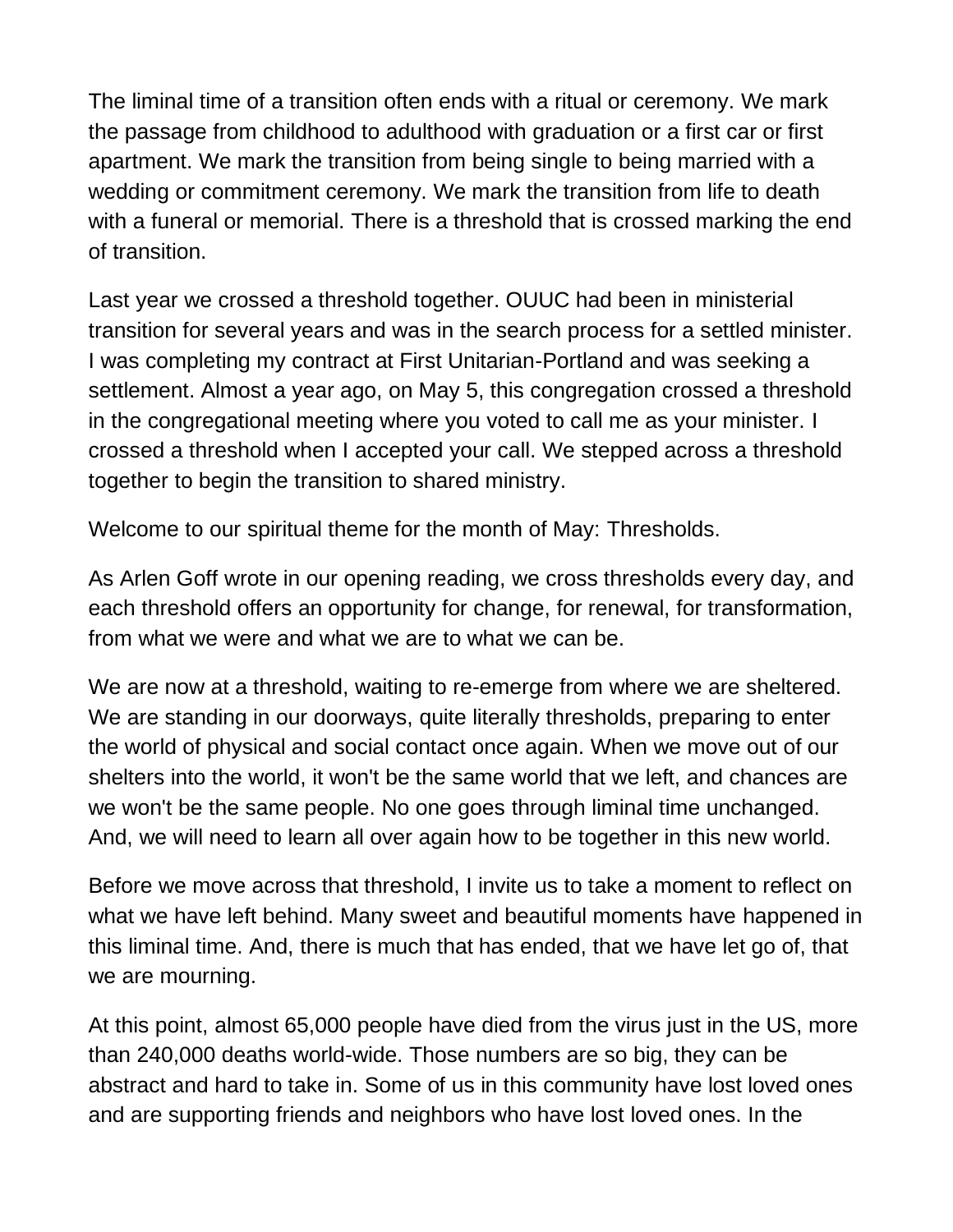OUUC community, we experienced the death of Rob Radford right before the pandemic hit here, and we have mourned not only his death, but the opportunity to celebrate his life together. Multiply that loss by thousands.

Over 30 million people have applied for unemployment in the US. So many people have lost jobs, benefits and livelihood.

We've lost people, jobs, and our routines, our sense of the usual. We've lost the life we thought we'd have these past months, complete with weddings and graduations, and just normal life. Our way of being has been challenged. As someone who plans ahead, this time of uncertainty has been a regular reminder that there is so much that I have no control over. I am letting go of the illusion of knowing.

I can name many things that we are mourning in the OUUC community: being together in the sanctuary on Sunday morning; this is our 8th online service together. Many of us miss sharing coffee and snacks in the Commons. We have an Our Whole Lives class that is 2/3rds done and a Coming of Age group of young people waiting for a camping retreat to cross this important threshold. We won't have the in-person auction dinner that has been a tradition at OUUC for years.

So many losses, so much that we leave behind.

So, I invite you now into a time of reflection. Settle in. Let's take a breath together. Close your eyes if you wish. Imagine that you are in a doorway, a threshold. Now turn and look behind you.

What has ended?

What have you let go of?

What are you mourning?

Bring your losses into your awareness and then bring them into this space in some way.

As I light this candle for our losses, consider saying your losses out loud wherever you are. You may also share them in the chat box.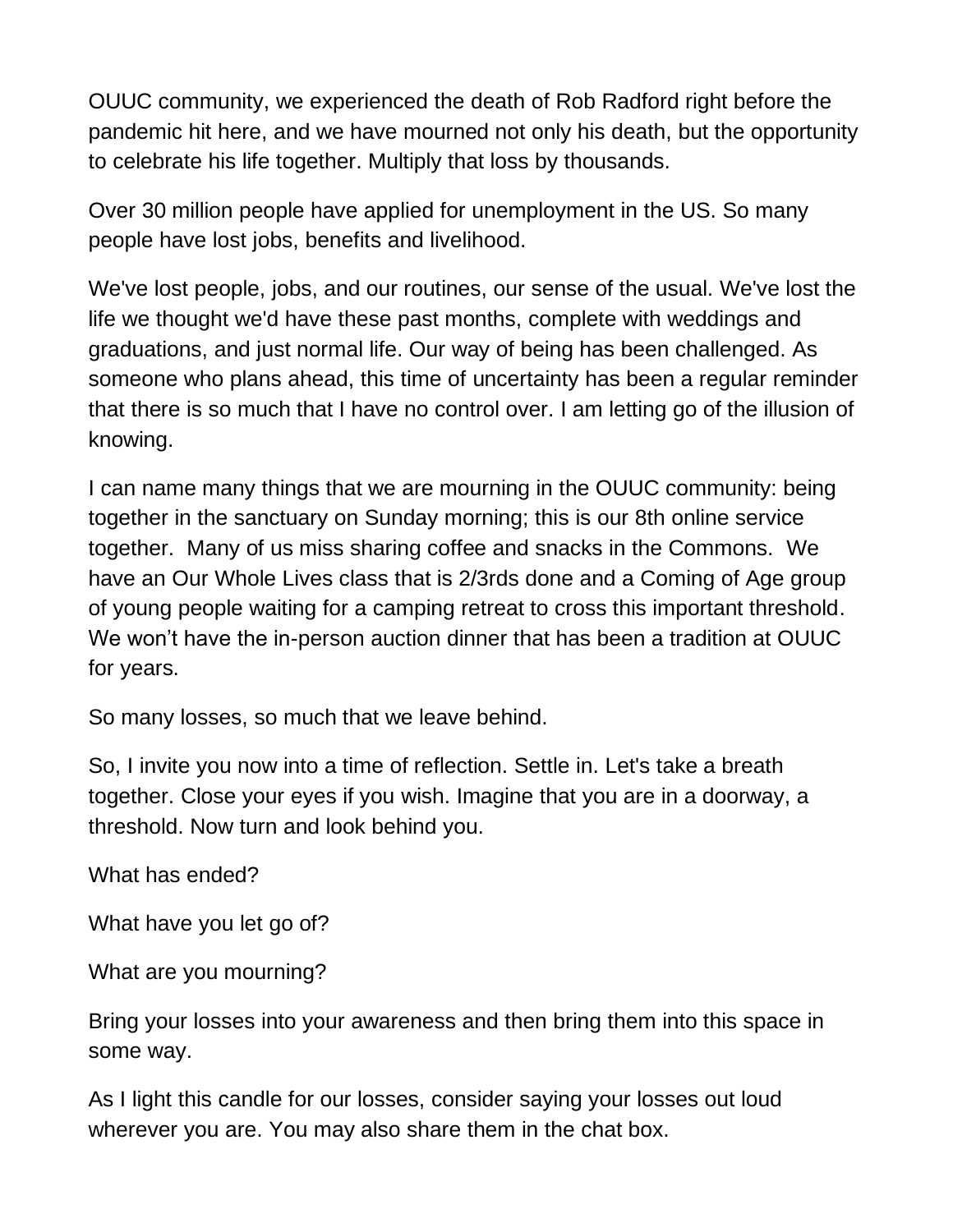Take a moment. We'll hold a time of silence together, then a musical meditation.

(Light candle, silence then music for transition)

We send love and care to the families, friends and communities of those who have died. May they enjoy sweet memories. We send love and care to ourselves and to each other for all that we lament, all that we leave behind. May we find peace.

 $\sim$  $\sim$  $\sim$  $\sim$  $\sim$ 

With our grief and lamentation, here we are, poised in our thresholds, waiting to re-emerge.

adrienne marie brown tells us that emergence is the way small actions and connections create complex systems, patterns that become ecosystems and societies. We might feel small, but over these past days and weeks, we have each made decisions about how to be that have impacted us and our communities. Some of us have had hard choices to make about our responsibilities, our livelihoods and our health. We've wrestled with questions such as: Do we stay home? Do we go out and when? How do we interact when we do go out? How do we stay connected to others that we care about?

In the days to come, as we emerge from our shelter, we will have more decisions to make: When do we go out and where? Do we wear a face mask? Do we stay separate from people? Do we avoid groups? How big? Each decision is ours and it may seem small, but the impact can be huge, and our culture will change. Six months ago we would have thought it unusual or even frightening to see someone in the grocery store wearing a medical mask, let alone a cloth one or bandana. Now it is expected and normal.

This is how we change-one small action connects to another and another. Our actions connect with the actions of others, and others, and others. Each action we take, however small, is connected to all of our other actions and the actions of other people. It's the interdependent web. If we had any doubt before, how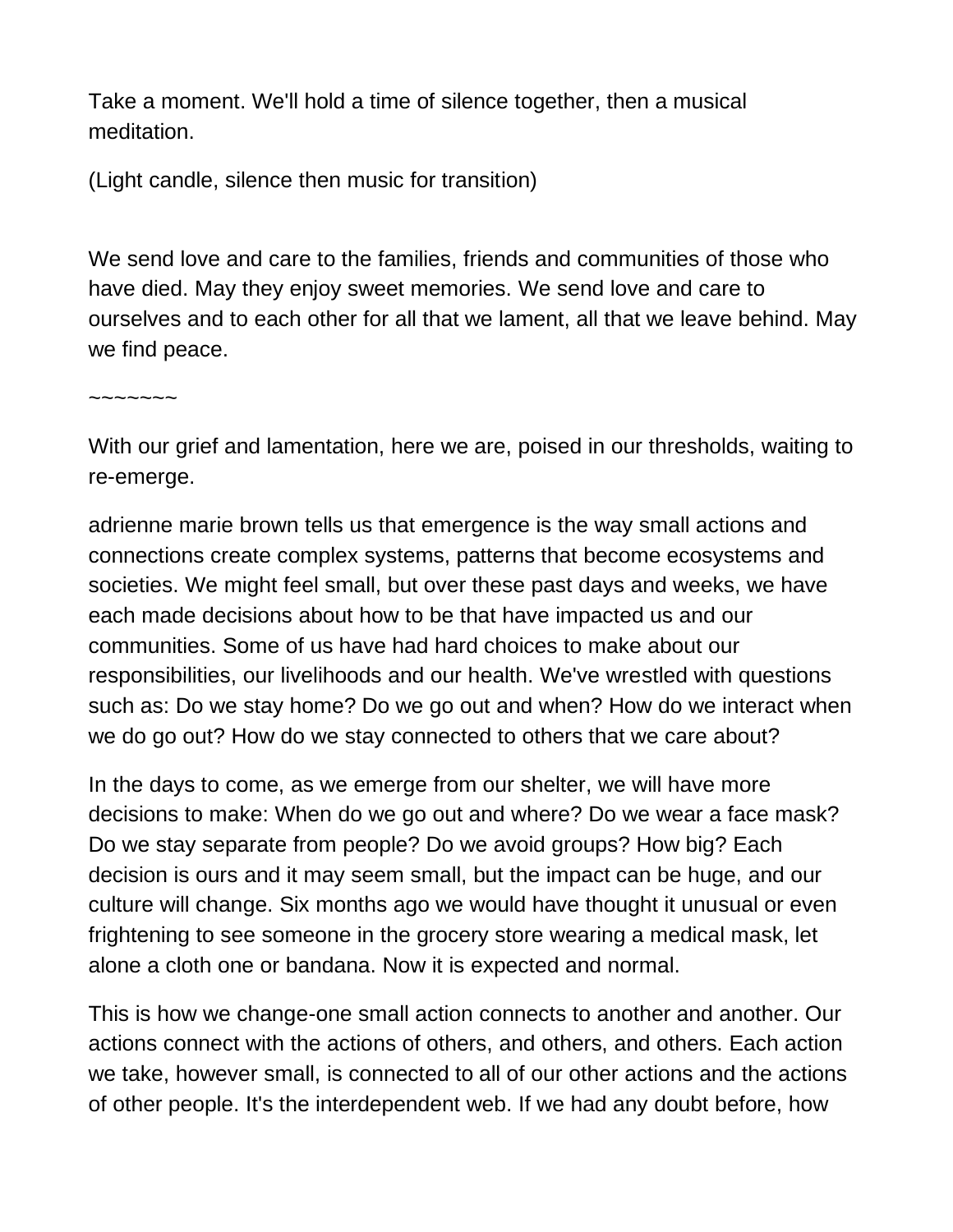could we doubt it now that we are connected to others all over the world? We live and thrive together, or not.

So, as we emerge, we have a choice. We can rush to return to the way things were or we can act in a way that grows our capacity to embody a just and liberated world, as brown says. We can put this liminal time behind us and forge ahead, or we can learn the lessons we are being offered and make meaning from this experience. We can spin this time as one of division, greed and grasping for power, or a time of collective growth and building bridges.

We can't decide for everyone. We decide for ourselves. We don't control everything. We control our actions and reactions. We decide how we emerge, and that will shape the world we emerge into.

So now, I invite you to return to a time of reflection. Settle in. Let's take another breath together. Close your eyes if you wish. Imagine once again that you are in your doorway, a threshold.

What will you bring with you as you move across that threshold?

What tangible objects? What experiences, what ideas, what lessons?

As I light this candle for what we will carry with us, consider saying out loud wherever you are, what you will bring with you across your threshold. You may also share them in the chat box.

We'll hold a time of silence together, then a musical meditation.

(Light candle, silence then music for transition)

Spirit of Life and Love,

Be with us as we are poised, waiting to re-emerge.

May we honor the losses.

May we honor the lessons.

May we emerge with grace.